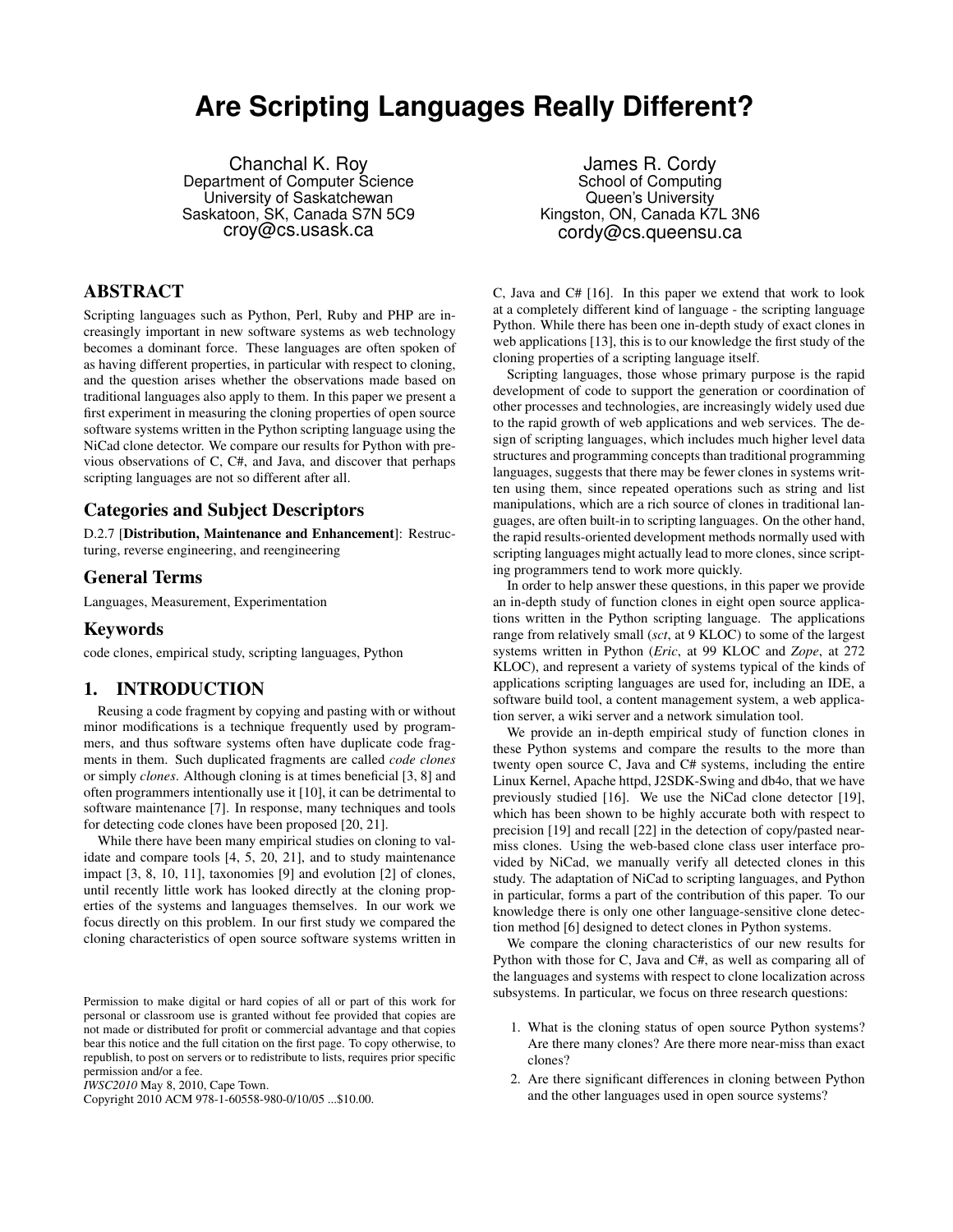3. Are there significant differences in cloning in large Python systems compared to medium and small-sized systems?

Although NiCad is designed to allow for flexible pretty-printing, code normalization and filtering, in this paper we focus on detecting only exact and near-miss function clones, with up to 30% (three lines in ten) of editing changes.

The rest of the paper is organized as follows. Following the experimental setup of our study in Section 2, we present and analyze our findings in Section 3. Section 4 considers other empirical studies and their relation to ours. Finally, Section 5 concludes the paper.

# 2. EXPERIMENTAL SETUP

In this experiment we applied NiCad to find function clones in a number of open source Python systems, and compared with the results of our previous study of function clones in open source C, Java and C# systems [16]. As in our earlier study, we have used a set of metrics to analyze and compare the results. This section introduces the systems we have studied and the metrics used, including a brief overview of our clone definition and methodology for manual verification of detected clones.

## 2.1 Subject Systems

In this study we have analyzed eight Python systems ranging from 9K to 272K lines of code (LOC), and compared them with ten C, seven Java and six C# systems varying in size from 4K LOC to 6265K LOC including the entire Linux Kernel. The open source Python systems [12] include *Eric*, a full featured Python and Ruby IDE based on the Qt toolkit (99K LOC, 7440 functions); *EricPlugins*, a suite of plugins for the Eric IDE (30K LOC, 2983 functions); *Moin*, a Python-based Wiki system (74K LOC, 5820 functions); *NetworkX*, a simulation toolkit for complex networks (15K LOC, 890 functions); *Plone*, a popular web-based content management system (CMS) (74K LOC, 6877 functions); *scons*, a software build system similar to Linux "make" (52K LOC, 3967 functions); *Zope*, a complete web application server system (272K LOC, 26985 functions), and *sct*, a collection of Django applications in Python (9K LOC, 865 functions).

The C, Java and C# systems we compare to include all of those from Bellon's experiment [4], as well as Apache *httpd*, *JHotDraw*, and the entire Linux 2.6 Kernel, as well as six C# systems of different sizes and kinds, including *db4o*, a popular and widely used production commercial and open source object database. Since the Linux kernel is almost two orders of magnitude larger than any of the other systems, we have treated it as an outlier, and we provide statistical results both including and not including Linux in Section 3.1, and in later subsections we have dropped Linux from averages to avoid any bias due to its exceptionally large size.

#### 2.2 Clone Definition

In this study we have considered all non-empty functions of at least 3 lines in pretty-printed format (function header and opening bracket on the first line, at least one code line, and ending bracket on the third line). Empty functions, which are common in some systems, have intentionally not been considered. We then use sizesensitive UPI (Unique Percentage of Items) thresholds [19] to find exact and near-miss (copy/paste/modify) function clones. For example, if the UPI threshold (UPIT) is 0.0, we detect only exact clones; if the UPIT is 0.10, we detect two functions as clones if at least 90% of the pretty-printed text lines are the same (i.e., if they are at most 10% different). In this study we used the representative set of UPI thresholds 0.0, 0.10, 0.20 and 0.30, corresponding to editing changes of from 0 to 30%, or 0 to 3 lines in every ten.

# 2.3 Validation of Clones

All clones detected in this study were validated by hand using NiCad's interactive HTML web page output to give an overall view of the original source of the clone classes, followed by a pairwise comparison of the original source of the functions in each clone class using Linux *diff*, manually examining those with a greater difference than the UPI trheshold. Manual validation using this method is both easy and efficient [16].

## 2.4 Metrics and Visualizations

This subsection describes the different metrics and visualizations that we have used in this study. These are the same metrics that we have used in our previous study [16] which were either adapted or reused from previous studies of cloning [13, 1, 9, 24, 14].

Total Cloned Methods (TCM): In this study we focus on function clones, and thus our first metric is related to the number of functions/methods. By *TCM* we mean the total number of cloned methods of a system for a given UPI threshold (after manual verification). *TCMp* is the percentage *TCM* of the total number of methods in a system. A higher value of *TCMp* corresponds to a higher percentage of cloning in the system with respect to the number of methods. For example, if the *TCMp* of a system is greater than 50% with UPI threshold 0.0, we can say that the system has more exact cloned methods than non-cloned methods. Such systems have a high update anomaly risk; every update to the system has a higher chance of involving a clone than not.

Since methods can be of different sizes and there may be many clones that are quite small, we define similar metrics with respect to number of lines. We define *TCSppLOC* as the total number of cloned lines in a system for a given UPI threshold and *TCSppLOCp* as the percentage of total cloned lines in the system for a given UPI threshold. Since we apply standard pretty-printing before clone detection, which eliminates formatting and layout differences, resolves *#ifdefs* (in C systems) and ignores comments, we can get a more accurate percentage of cloned lines, and thus we use prettyprinted rather than raw lines. In practice there is little difference.

File Associated with Clones (FAWC): While the above metrics give the overall cloning statistics for a subject system, they can't tell us whether the clones are from some specific files, or scattered among many files all over the system. *FAWC* provides these statistics for each system at each UPI threshold. We consider that a file is associated with clones if it has at least one method that forms a clone pair with another method in the same file or a different file. We define *FAWCp* as the percentage of files associated with clones in a system for a given threshold. For example, "*FAWCp* of a system x with UPI threshold 0.0 (exact clones) is 50%" means that 50% of the files of  $x$  contain at least one exact cloned method. From a maintenance point of view, a lower value of *FAWCp* is better, since clones localized to certain specific files may be easier to maintain.

Cloned Ratio of File for Methods (CRFM): While *TCM* related metrics provide a good indication of the overall cloning level and *FAWCp* hints at the overall localization of the clones, still one cannot say which files contain the majority of the clones in the system. With *CRFM* we attempt to discover the highly cloned files. In particular, for a file  $f, CRFM(f)$  is defined as follows:

$$
CRFM(f) = \frac{Total\ number\ of\ cloned\ methods\ in\ file\ f\ast\ 100}{Total\ number\ of\ methods\ in\ file\ f}
$$

Where a method is considered to be a *cloned method* if it forms a clone pair with another method in the system (either in the same file or a different file) and *total number of methods in file f* denotes the number of methods of  $f$  that are  $3$  LOC or more in standard pretty-printed format. Similar metrics are defined with respect to lines of code (*CRFLOC*) and standard pretty-printed lines of code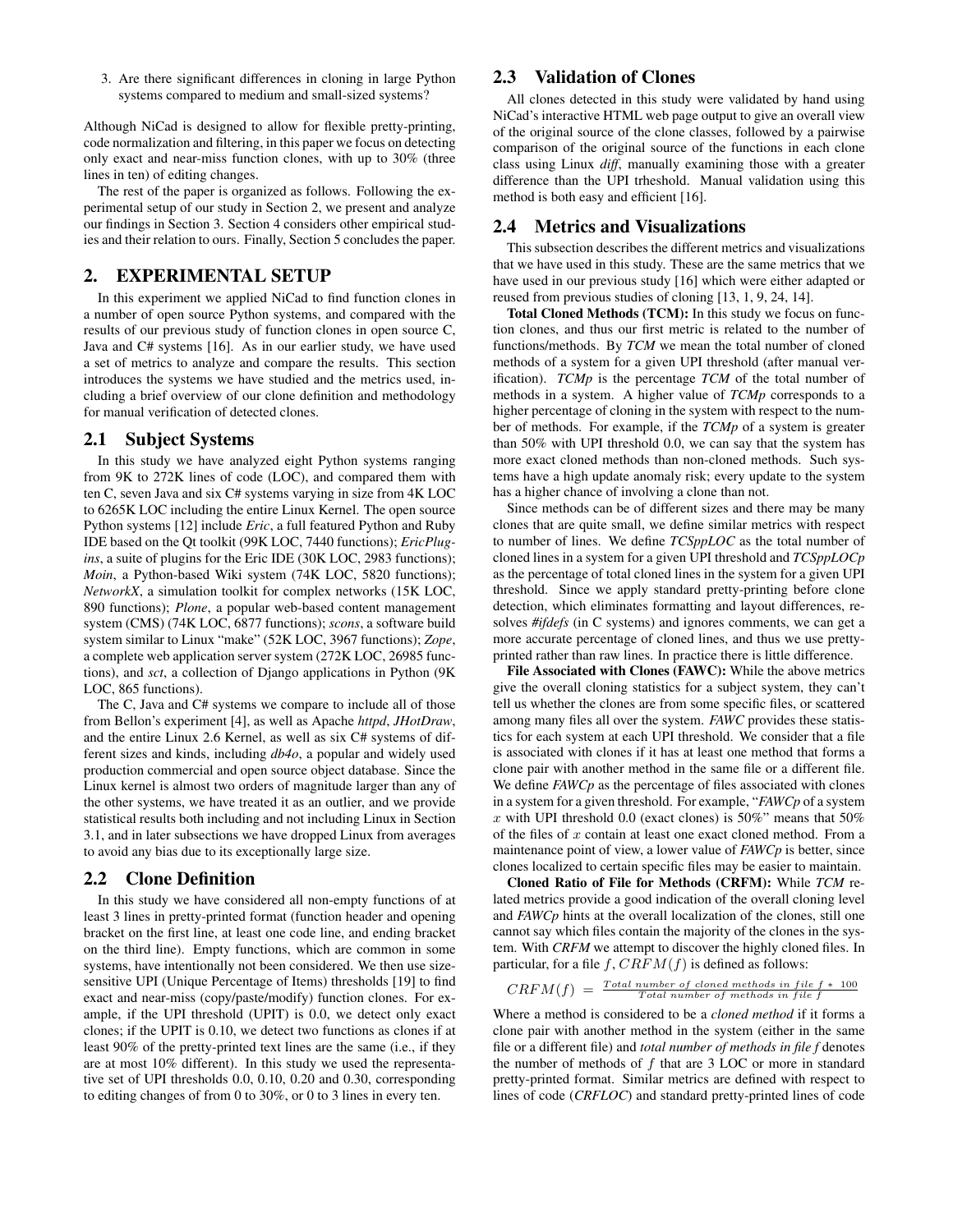(*CRFSppLOC*). These metrics are similar to (but not same as) the *FSA* metric of Rajapakse and Jarzabek [13] and the *RSA* metric of Ueda et al. [24], although they ignore clone pairs in the same file.

With *CRFM* we can identify the highly cloned files of a system and can potentially help predict maintenance difficulty. For example, consider two systems  $x$  and  $y$  of similar size and with the same values for the  $TCM$  related metrics. In  $x$ , clones are scattered across the system in such a way that no two files are substantially similar. But in  $y$ , clones are concentrated into a certain set of files. From a clone treatment perspective, system  $y$  is more interesting than  $x$ because clones in  $y$  might be more easily handled than those of  $x$ .

Qualifying File Count for Methods (QFCM): As in Rajapakse and Jarzabek [13] we define  $QFCM(v)$  for *CRFM* value v as the number of files for which *CRFM* is not less than v. For example, QFCM(20%) gives the number of files in the system having a *CRFM* value not less than 20%. *QFCMp* is *QFCM* expressed as a percentage of the total number of files in the system. For example, " $QFCMp(30\%+) = 28\%$  for a system x with UPI threshold 0.0" means that 28% of the files of x have 30% or more exact cloned methods. As usual we define similar metrics for source lines of code (*QFCLOC* and *QFCLOCp*) and for standard pretty-printed lines of code (*QFCSppLOC* and *QFCSppLOCp*).

Profiles of Cloning Locality w.r.t Methods (PCLM): Kapser and Godfrey [9] provide three types of function clones based on their location – clone pairs in the same file (category 1), in the same directory (category 2) and in a different directory (category 3). They also provide the reasons, and usefulness / harmfulness for each of these categories [9]. In this study we define three metrics,  $PCLM(1)$  for category 1,  $PCLM(2)$  for category 2 and  $PCLM(3)$  for category 3, where  $PCLM(i)$  gives the total number of clone pairs in category *i.*  $PCLMp(i)$ , the percentage of clone pairs in category  $i$  is defined as follows:

$$
PCLMp(i) = \frac{PCLM(i) * 100}{Total number of clone pairs in the system}
$$

As usual similar metrics are defined with respect to lines of code (*PCLLOC and PCLLOCp*), and over a range of UPI thresholds.

Profiles of Remote Cloning Locality w.r.t Methods (PRCLM): In order to gain further insight into cloning locality, we define three additional metrics for remote clone pairs (those in different directories). Two fragments of a clone pair that are neither within the same file nor under the same directory (i.e., do not have the same parent), might have the same grandparent directory (category 1), or they might be in the same subsystem (category 2), or in the worst case, might be in a different subsystem (category 3). Similarly to the above definition, we define metrics for the three categories,  $PRCLM(1)$  for category 1,  $PRCLM(2)$  for category 2 and  $PRCLM(3)$  for category 3 where  $PRCLM(i)$  gives the total number of clone pairs in category i.  $PRCLMp(i)$ , the percentage of clone pairs in category  $i$  is defined as follows:

$$
PRCLMp(i) = \frac{PRCLM(i) * 100}{Total no. of diff dir clone pairs in the system}
$$

As usual similar metrics are defined with respect to lines of code (*PRCLLOC and PRCLLOCp*) and over a range of UPI thresholds.

# 3. COMPARISON OF RESULTS

In this section we provide a detailed comparison of the cloning properties of open source systems written in Python with the cloning properties of several other open source systems written in traditional languages such as C, C# and Java. We provide the comparison results starting from overall cloning level in Python, C, Java and C# systems and then for each individual system in a variety of measures based on the metrics described in Section 2.4. While we provide here only the overall findings and statistical measures,

the detailed results and the raw data for each of the systems using different UPI thresholds can be found in an online repository [17] as XML databases and an HTML website. Due to limited space, we have not shown all of the detailed results for the C, C# and Java systems, and have omitted results for UPI thresholds 0.1 and 0.2 in some tables. Detailed statistics for all systems and all thresholds for the other languages can be found elsewhere [16, 15].

# 3.1 Overall Cloning Level

We begin by looking at the overall cloning level, both in terms of number of methods and in terms of number of pretty-printed LOC (i.e., the values of the *TCM*-related metrics of subsection 2.4). Figure 1a summarizes our results for the Python, C, Java and C# systems by the proportion of functions (or methods in the case of Java) that are cloned (i.e., *TCMp* over languages). The corresponding values for the *TCSppLOCp* metric (i.e., the proportion of clones by number of pretty-printed LOC for each language) can be found in the *%Total* rows of Table 1.

Our detailed comparison of the C, C# and Java systems has been presented elsewhere [16]. Here we are interested in comparing the results for Python systems with systems in other languages. The first thing we notice (Figure 1a, Table 1) is that the percentage of function clones in open source Python systems is close to the overall average for the open source systems written in C, C# and Java. For exact clones (with UPI threshold 0.0), the cloning percentage for Python systems is even higher than the average. On average, 12.1% (7.4% LOC) of functions in these Python systems are exact clones - those with no changes at all (except changes in formatting, whitespace and comments), whereas about 10.8% (4.9% LOC) functions are exact clones for the rest of the systems.

The second thing we can notice in Figure 1a (and in the *% Total* rows of Table 1 for LOC) is that the effect of increasing the UPI threshold is almost identical across the languages, even for Python. We can interpret this as meaning that the numbers of small changes made to cloned functions in each of these languages is roughly the same in these systems, and that scripting languages are really no different. This is in some ways surprising - there is no particular reason why the pattern of changes to copied code should be similar across languages. Up to UPI threshold 0.2, Python systems have a higher or similar cloning rate to the rest of systems, at about 16.7% with UPI threshold 0.2. C# systems are very similar to Python up to that point. However, when we use UPI threshold 0.3 to detect relaxed near-miss clones, overall cloning in C# is much higher than in Python, and the highest among all the languages. But it is interesting to see that the cloning rate in Python systems is still much higher than C systems, including the Linux kernel.

Figures 1b, 1c, 1d and 1e (also columns 3 to 6 of Table 1) refine Figure 1a to show a detailed view of the same information for the individual open source Python, C, Java and C# systems respectively. As expected, the overall trends for each language are much like the summaries in Figure 1a (or the *% Total* rows of Table 1), with lower levels of cloning in C than Python, Java and C#.

Figures 1b and 1d (also Table 1 for LOC) are even more interesting, because while the C and C# systems vary, the Python and Java systems are remarkably consistent in their cloning characteristics. All Python and Java systems begin with a relatively high level of exact method clones (between 7 and 22 percent), and allowing for changes increases the proportion only modestly. This property seems to be independent of system size, and appears to be a characteristic of the language, leading us to believe that Python and Java may have similar cloning characteristics. The only exception seems to be the Java system *JDTcore*, with about twice as many near-miss clones at the 0.30 dissimilarity level than exact clones.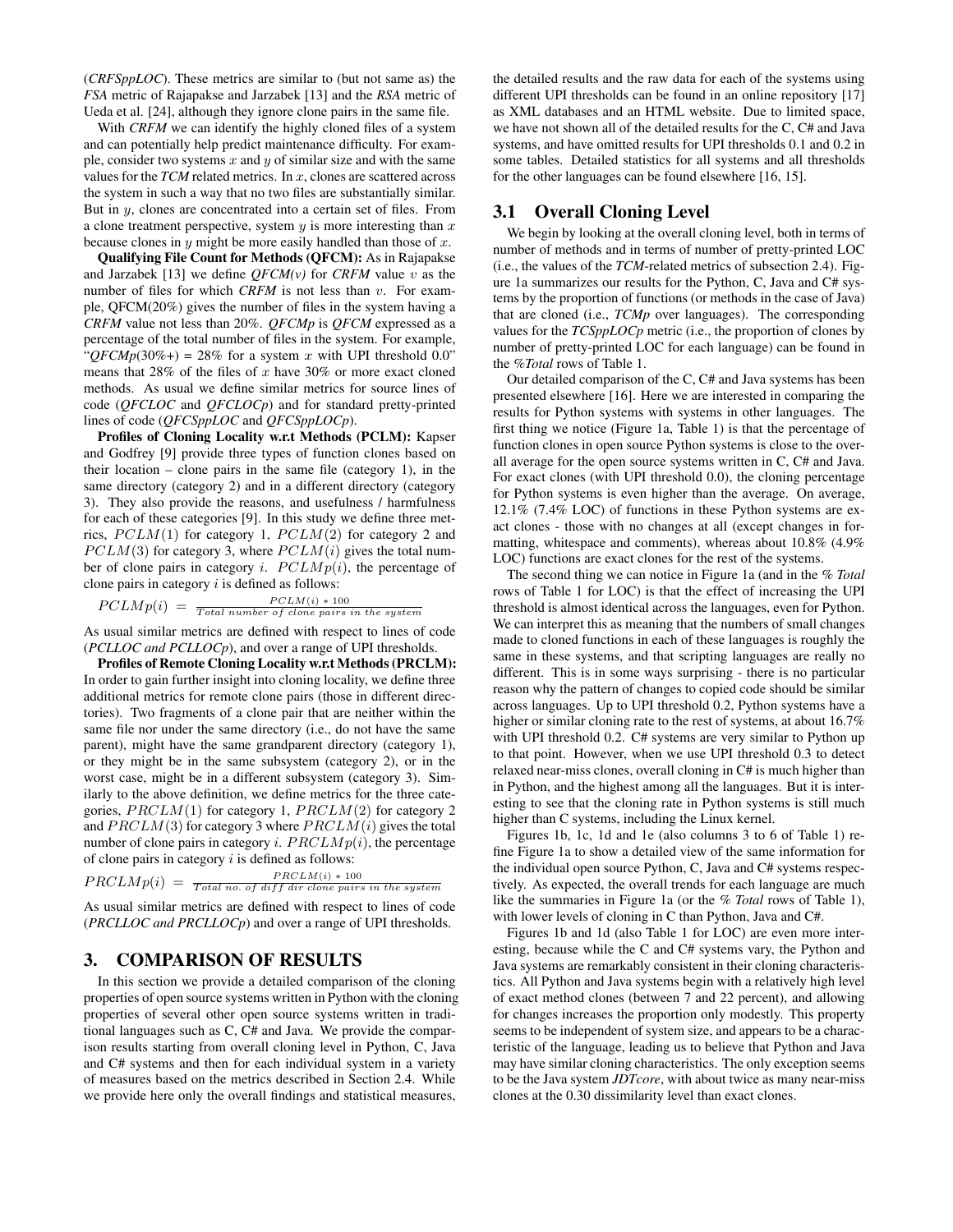

Figure 1: Proportion of cloned functions / methods in the systems

In Table 1 (columns 7 to 14) we also provide the number of clone pairs and clone classes for most of the systems at varying UPI thresholds. It is interesting that the average number of clone pairs per clone class (the *%Total* row for each language) is more or less consistent for Python, C, C# and Java systems for different UPI thresholds. The only exception is C# systems at UPI threshold 0.3. which have a surprisingly high number (39.7 clone pairs per clone class), indicating that copy/paste cloning of functions with a significant amount of editing is frequent in the C# systems. What's interesting to us is that Python systems show a consistent ratio compared to the other systems, and that the average number of clone pairs per clone class in Python systems is even higher than in C systems. We also see no significant differences between individual systems in Python and other languages.

## 3.2 Clone Associated Files

The *FAWC* and *FAWCp* metrics of Section 2 address the issue of what proportion of the files in a system is associated with clones, that is, contain at least one cloned method. A system with more clones but associated with only a few files may be better than a system with fewer clones scattered over many files from a software maintenance point of view. In this section, we examine the *FAWCp* metrics for each of the systems with varying UPI thresholds and compare the Python systems with systems in C, Java and C#. Figure 2a shows the average values of *FAWCp* by language with varying UPI thresholds.

We see that on average 32.1% of files in the Python systems, 15% of the files in the C systems, 46% of the files in the Java systems, and 29% of files in the C# systems are associated with exact clones (i.e., with UPI threshold 0.0). These values simply indicate the fact that there are no fewer clones in Python systems than in C, C# and Java systems, rather it appears that more files in Python systems are associated with exact clones than C and C# systems. The higher percentage for Java systems can be explained by Java's many small similar accessor methods (see [16] for details).

Figures 2b, 2c, 2d and 2e refine Figure 2a to show a detailed view of the same information for the individual open source Python, C, Java and C# systems respectively. We see that while most of the C systems have lower and most of the Java systems have higher percentages at UPI threshold 0.0, Python and C# systems appear to stay in the middle and show very similar percentages (20% to 45%), except for the small C# system *Linq*.

When we increase the UPI threshold to detect near-miss clones, the C and C# systems show a faster growing ratio than the Python and Java systems, indicating the fact that there might be more nearmiss clones in the C and C# systems than in Python and Java. What we see from these metrics is that Python systems are not outliers with respect to cloning, and possibly we should give similar priority to dealing with clones in Python and other scripting languages.

# 3.3 Profiles of Cloning Density

While the subsection above provides an overall view of cloning over the files in a system, one cannot immediately see which files are highly cloned or which files contain the majority of clones. In this section we provide the values for the *CRFM* and *QFCM* related metrics, and observe what happens in Python systems compared to systems of other languages. Table 2 provides the data for the Python, C, Java and C# systems. The second and third columns give the subject systems and different UPI thresholds, while the remaining columns show the corresponding *QFCMp(v)* (indicated with column *Meth*) and *QFCLOCp(v)* (indicated with column *LOC*) values. The *Avg.* row of the table shows the average values of the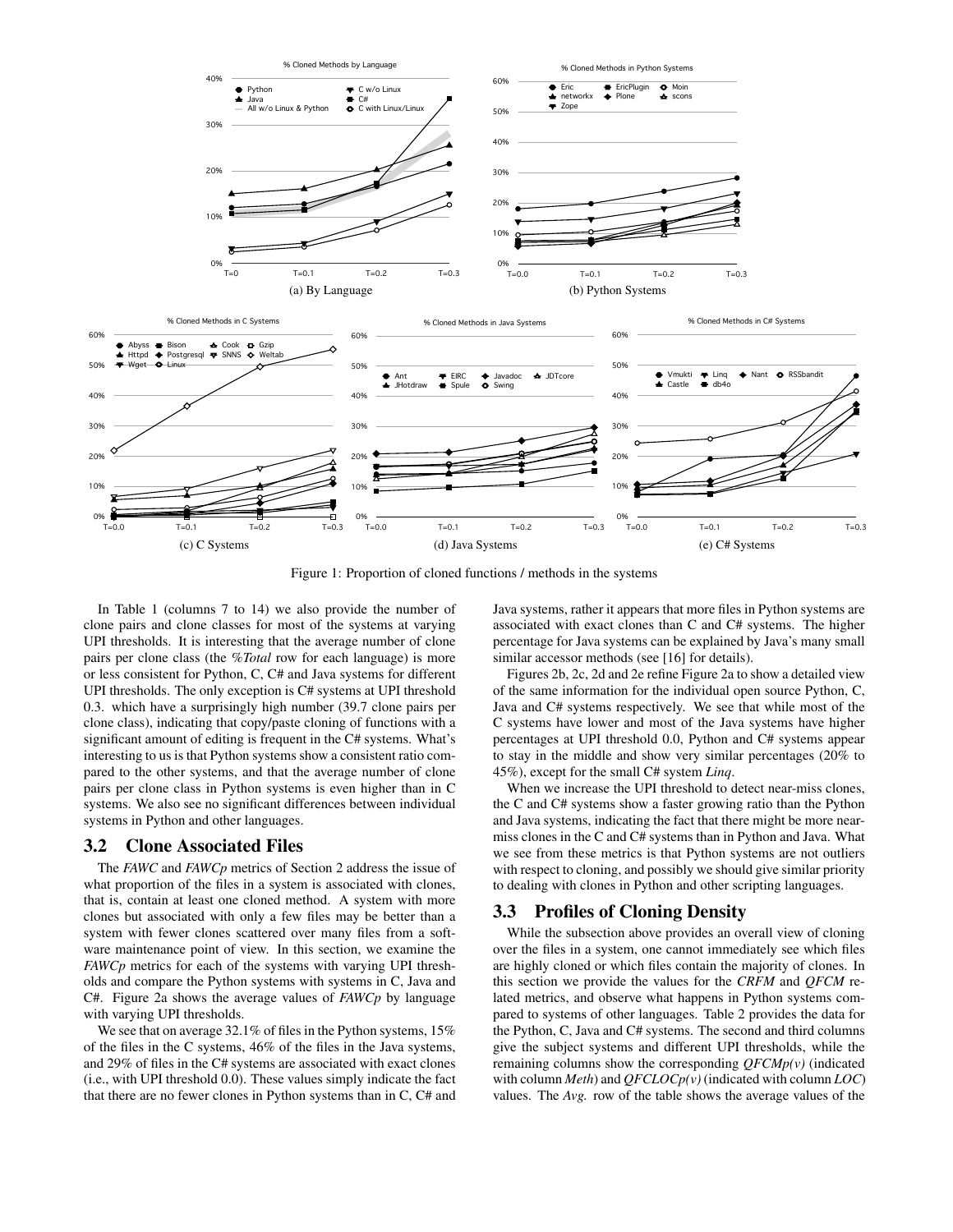Table 1: Proportion of cloned LOC, clone pairs and clone classes

|                      |                                      |            | % Cloned LOC |           |                   |                     | <b>No. of Clone Pairs</b> |           |           | <b>No. of Clone Classes</b> |                |           |           |
|----------------------|--------------------------------------|------------|--------------|-----------|-------------------|---------------------|---------------------------|-----------|-----------|-----------------------------|----------------|-----------|-----------|
| Lang                 | System                               | $T=0.0$    | $T = 0.1$    | $T = 0.2$ | $T = 0.3$         | $T=0.0$             | $T = 0.1$                 | $T = 0.2$ | $T = 0.3$ | $T=0.0$                     | $T = 0.1$      | $T = 0.2$ | $T = 0.3$ |
|                      | Httpd                                | 2.1        | 4.1          | 6.2       | 9.6               | 183                 | 224                       | 322       | 711       | 107                         | 133            | 195       | 276       |
| $\mathcal{C}$        | Postgresql                           | 0.1        | 1.0          | 4.3       | 9.43              | $\overline{7}$      | 24                        | 195       | 530       | $\overline{7}$              | 20             | 89        | 203       |
|                      | <b>Snns</b>                          | 3.2        | 6.2          | 13.3      | 18.6              | 109                 | 157                       | 343       | 495       | 63                          | 86             | 143       | 191       |
|                      | Wetlab                               | 21.0       | 55.2         | 62.7      | 72.2              | 46                  | 105                       | 148       | 160       | 8                           | 11             | 17        | 20        |
|                      | Linux                                | 1.0        | 2.6          | 8.3       | 10.8              | 5953                | 7362                      | 13813     | 25767     | 1505                        | 2263           | 4613      | 7918      |
| % Total C with Linux |                                      | 1.1        | 2.8          | 8.4       | 11.0              | #CP per Clone Class |                           |           |           | 3.7                         | 2.9            | 2.8       | 3.2       |
| % Total C w/o Linux  |                                      | 2.0        | 4.7          | 8.6       | 13.2              | #CP per Clone Class |                           |           |           | 1.8                         | 2.0            | 2.2       | 2.7       |
|                      | Ant                                  | 5.1        | 5.4          | 6.3       | 9.7               | 363                 | 365                       | 374       | 426       | 92                          | 94             | 101       | 119       |
|                      | Javadoc                              | 10.8       | 12.6         | 18.6      | 24.0              | 193                 | 197                       | 240       | 304       | 80                          | 82             | 95        | 110       |
| Java                 | Jdtcore                              | 5.1        | 8.8          | 16.2      | 23.7              | 1427                | 1553                      | 2126      | 4378      | 323                         | 377            | 518       | 660       |
|                      | <b>JHotDraw</b>                      | 7.6        | 8.28         | 12.0      | 19.1              | 291                 | 295                       | 377       | 598       | 137                         | 141            | 170       | 208       |
|                      | Swing                                | 9.4        | 11.0         | 15        | 19.4              | 8115                | 8203                      | 9978      | 11209     | 516                         | 558            | 687       | 843       |
| % Total Java         |                                      | 7.2        | 9.4          | 14.4      | 20.0              | #CP per Clone Class |                           |           |           | 8.8                         | 8.3            | 8.2       | 8.6       |
|                      | Linq                                 | 3.4        | 3.8          | 8.3       | 12.4              | 427                 | 428                       | 523       | 565       | $\overline{4}$              | $\overline{5}$ | 16        | 31        |
|                      | Nant                                 | 3.7        | 5.8          | 12.8      | 21.6              | 2325                | 2341                      | 3519      | 8554      | 45                          | 57             | 110       | 192       |
| C#                   | <b>RSS</b>                           | 9.8        | 11.7         | 15.3      | 20.6              | 1657                | 1698                      | 2240      | 6405      | 440                         | 469            | 533       | 605       |
|                      | Castle                               | 5.4        | 7.6          | 15.5      | 28.4              | 2110                | 2311                      | 5124      | 21351     | 347                         | 380            | 585       | 981       |
|                      | db <sub>40</sub>                     | 4.8        | 5.4          | 10.6      | 26.6              | 1109                | 1149                      | 2289      | 82571     | 391                         | 411            | 652       | 1187      |
| % Total C#           |                                      | 6.0        | 7.6          | 13.3      | 24.9              | #CP per Clone Class |                           |           |           | 6.2                         | 6.0            | 7.2       | 39.7      |
|                      | % Total Overall w/o Python and Linux | 4.9        | 7.1          | 11.9      | 19.1              |                     | #CP per Clone Class       |           |           | 7.1                         | 6.7            | 7.0       | 23.9      |
|                      | Eric                                 | 10.5       | 14.4         | 20.1      | $\overline{25.0}$ | 1121                | 1220                      | 1577      | 2359      | 589                         | 646            | 768       | 877       |
|                      | EricPlugin                           | 3.5        | 3.9          | 9.2       | 13.8              | 375                 | 380                       | 531       | 639       | 70                          | 75             | 110       | 150       |
|                      | Moin                                 | 6.6        | 8.7          | 12.5      | 16.4              | 470                 | 510                       | 692       | 1037      | 243                         | 268            | 348       | 420       |
| Python               | networkx                             | 3.6        | 3.7          | 8.8       | 13.3              | 39                  | 40                        | 82        | 121       | 32                          | 33             | 54        | 77        |
|                      | Plone                                | 2.6        | 4.3          | 11.1      | 19.8              | 474                 | 508                       | 1868      | 2458      | 153                         | 181            | 342       | 541       |
|                      | scons                                | 2.5        | 2.9          | 4.9       | 8.2               | 316                 | 322                       | 401       | 545       | 109                         | 115            | 150       | 205       |
|                      | Zope                                 | 9.4<br>7.4 | 11.1         | 15.3      | 20.3              | 7876                | 8028                      | 10931     | 15324     | 1479                        | 1581           | 1977      | 2470      |
|                      | % Total Python                       |            | 9.3          | 13.9      | 19.0              | #CP per Clone Class |                           |           |           | 4.0                         | 3.8            | 4.3       | 4.7       |

Table 2: Proportion of files that have clones over a certain percentage

| Lang            | System     | <b>UPIT</b>    | $v = 0 + \%$ | $v = 10 + \%$ |            | $v = 20 + %$ |      | $v = 30 + \%$ |            | $v = 40 + \%$ |            | $v = 50 + %$ |                | $v=100\%$ |
|-----------------|------------|----------------|--------------|---------------|------------|--------------|------|---------------|------------|---------------|------------|--------------|----------------|-----------|
|                 | Name       |                | Both         | Meth          | <b>LOC</b> | Meth         | LOC. | Meth          | <b>LOC</b> | Meth          | <b>LOC</b> | Meth         | <b>LOC</b>     | Both      |
|                 | $Avg.$ w/o | 0.0            | 15.3         | 14.1          | 9.9        | 12.5         | 6.0  | 10.5          | 4.8        | 9.2           | 4.5        | 8.8          | 4.4            | 0.3       |
| $\mathbf C$     | Linux      | 0.3            | 42.2         | 38.4          | 34.4       | 32.8         | 28.0 | 28.5          | 25.0       | 25.2          | 20.9       | 22.9         | 16.6           | 12.5      |
|                 | Linux      | 0.0            | 14.0         | 9.6           | 6.0        | 7.0          | 3.8  | 5.0           | 2.9        | 3.8           | 2.4        | 3.3          | 3.3            | 0.9       |
|                 |            | 0.3            | 49.6         | 38.1          | 31.0       | 26.0         | 21.5 | 18.0          | 15.7       | 13.3          | 12.1       | 10.7         | 9.5            | 3.1       |
| Java            | Avg.       | 0.0            | 45.7         | 37.8          | 26.2       | 27.4         | 17.4 | 20.4          | 12.2       | 14.5          | 8.9        | 11.3         | 7.0            | 1.7       |
|                 |            | 0.3            | 59.4         | 54.3          | 44.9       | 44.1         | 33.9 | 34.2          | 26.1       | 26.9          | 20.1       | 22.2         | 16.7           | 5.1       |
| $\overline{C#}$ | Avg.       | 0.0            | 28.6         | 25.1          | 20.1       | 21.6         | 16.7 | 18.2          | 14.0       | 14.3          | 12.3       | 13.5         | 10.1           | 5.7       |
|                 |            | 0.3            | 65.4         | 62.8          | 55.3       | 56.1         | 46.3 | 48.4          | 40.2       | 41.8          | 34.6       | 38.5         | 28.5           | 14.7      |
|                 | EricPlugin | $\overline{0}$ | 31           | 18.8          | 15         | 14.1         | 8.5  | 8.9           | 3.3        | 6.6           | 0.5        | 3.3          | $\overline{0}$ | $\Omega$  |
|                 |            | 0.3            | 48.8         | 37.1          | 33.3       | 30           | 25.8 | 22.5          | 19.2       | 17.4          | 16         | 16           | 13.1           | 3.3       |
|                 | moin       | $\Omega$       | 24.1         | 19            | 11.9       | 14.6         | 8.6  | 12.2          | 6.6        | 9.3           | 5.3        | 8.2          | 4.4            | 2.6       |
|                 |            | 0.3            | 37.2         | 31.4          | 24.8       | 24.8         | 18.2 | 20.1          | 14.4       | 15.9          | 12.8       | 14.6         | 11.1           | 4.2       |
|                 | networkx   | $\overline{0}$ | 25.0         | 21.0          | 12.0       | 14.0         | 12.0 | 11.0          | 10.0       | 10.0          | 9.0        | 10.0         | 8.0            | 8.0       |
|                 |            | 0.3            | 41.0         | 39.0          | 35.0       | 30.0         | 28.0 | 24.0          | 21.0       | 18.0          | 16.0       | 14.0         | 12.0           | 8.0       |
| Python          | Plone      | $\Omega$       | 29.7         | 20            | 10.4       | 12.6         | 6.2  | 7.7           | 4.2        | 4.8           | 3.5        | 4.2          | 3.3            | 2.2       |
|                 |            | 0.3            | 57.3         | 50.7          | 43.6       | 38.3         | 27.1 | 24.7          | 20.5       | 15.2          | 14.5       | 11.2         | 9.5            | 3.1       |
|                 | scons      | $\Omega$       | 25.7         | 15.8          | 11.6       | 12.2         | 9.9  | 10.9          | 9.2        | 10.2          | 7.9        | 9.2          | 7.6            | 5.9       |
|                 |            | 0.3            | 38.3         | 31            | 25.4       | 25.1         | 19.5 | 19.5          | 16.2       | 16.5          | 13.5       | 16.5         | 12.9           | 9.9       |
|                 | Zope       | $\Omega$       | 43.8         | 33.7          | 20.6       | 24.5         | 14.6 | 18.3          | 11.9       | 14.6          | 10.5       | 13           | 9.6            | 5.8       |
|                 |            | 0.3            | 60.9         | 52.3          | 40.9       | 40.6         | 30.7 | 30.6          | 24.2       | 25            | 20.5       | 21.9         | 18.5           | 9.3       |
|                 | Avg.       | 0.0            | 32.1         | 24.0          | 16.5       | 18.1         | 12.3 | 13.8          | 9.6        | 11.4          | 7.8        | 9.9          | 6.7            | 4.6       |
|                 |            | 0.3            | 49.0         | 42.3          | 35.9       | 33.8         | 27.3 | 26.2          | 21.8       | 20.6          | 18.0       | 18.3         | 15.1           | 7.2       |

metrics for each of the languages of the systems. When *v=0+%* or  $v=100\%$  (the fourth and last columns) both metrics are the same.

From the average rows of the table with  $v=10+%$  we can see that on average 14.1% (9.9% LOC) of the files for C systems have 10% or more of their content as exact (UPI threshold 0.0) cloned methods. For Java systems this is even higher, at 37.8% (26.2% LOC). C# and Python systems, on the other hand, are in the middle, at 25.1% (20.1% LOC) for C# and at 24.0% (16.5%) for Python with respect to the number of cloned methods/functions. When we increase the UPI threshold to 0.3, the C# systems become the winners, at 62.8% (55.3% LOC), with Java systems second at 54.3%  $(44.9\%$  LOC) compared to  $38.1\%$   $(31.0\%$  LOC) for the C systems, and 42.3% (35.9% LOC) for the Python systems. For higher values of  $v$ , say 50+% with UPI threshold 0.3, C# systems are still the winners, at 38.5% (28.5% LOC). Both C and Java systems tend to have about the same percentage, at 22.9% (16.6% LOC) for C systems and 22.2% (16.7% LOC) for Java systems, while Python systems a bit lower, at 18.5% (16.1% LOC).

When we look at the individual Python systems, these also exhibit clone density percentages very similar to similarly sized systems in other languages. Thus for clone density Python systems again seem not particularly different for the systems we studied.

# 3.4 Profiles of Cloning Localization

In this section we examine the localization of Python clones compared to systems in other languages using the  $PCLMp$  and  $PRCLMp$  related metrics. The location of a clone pair is a factor in software maintenance [9, 24]. A code fragment can form a clone pair with another fragment within the same file, in a different file located in the same directory, or in a different file in a different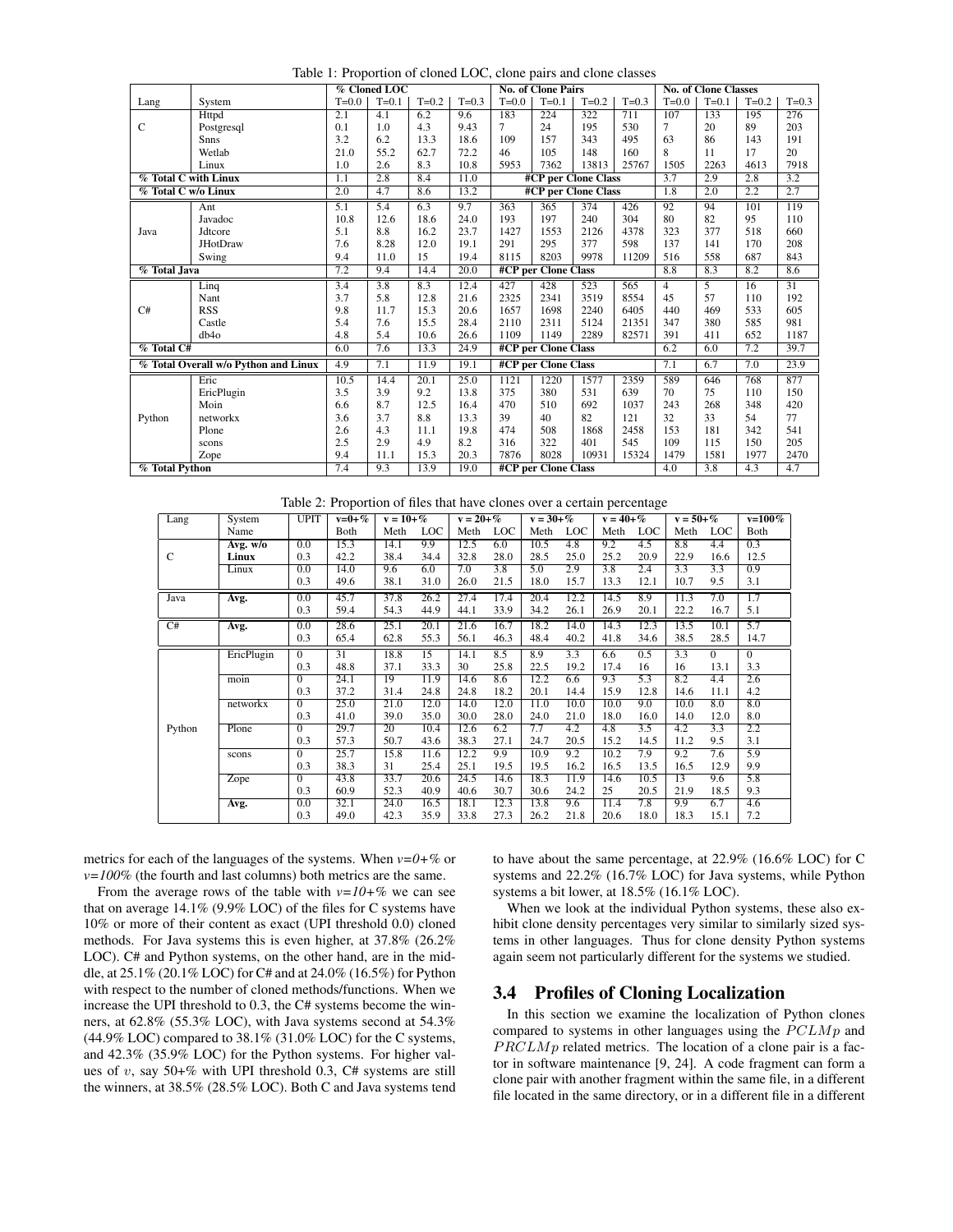

Figure 2: Proportion of source files associated with cloned code

directory. Our overall comparison can be summarIzed by Figure 3, which compares the localization of clones in Python systems to systems in other languages at the UPIT=0.3 difference threshold.

In Table 3 we show the percentage clone pairs for each of the different categories for the Python, C, Java and C# systems. For each of the systems the first row represents *PCLMp* metric (i.e., w.r.t no. of methods) and the second row represents *PCLLOCp* metric (i.e., w.r.t LOC). For each of the metrics four different values are shown corresponding to UPI thresholds ranging from 0.0 (exact clone) to 0.30 (relaxed near-miss clone). Due to limited space, we include only the summary averages for C, Java and C# systems details for these systems can be found in our previous study [16]

From the table we see that while there are no exact clones (UPI threshold 0.0) within the same file for C systems (except in the Linux Kernel), there are on average 18.7% (17.6% LOC) exact clone pairs within the same files for Java systems, 19.3% (18.6% LOC) for C# systems, and 12.4% (8.9% LOC) for Python systems.

However, when we detect near-miss clones by allowing a higher UPI threshold, we see that the metrics values grow at a higher rate for the C systems than the Python, Java and C# systems. For example, when UPI threshold is 0.3, on average 49.8% (52.5% LOC) of clone pairs of the C systems occur within the same file compared to only 25.3% (29.7% LOC) of the clone pairs in the Java and 24.7% (33.7% LOC) in the Python systems. C# systems show 33.0% (36.2%), a little bit higher percentages than Java systems. If we have a close look at the individual systems we also see higher ratios for most of the C systems than the Python, Java and C# systems. We also see that there is a higher correlation between the Java and Python systems than C and C# systems.

Both Python and Java systems tend to have a higher percentage of exact clones (UPI threshold 0.0) in the same directory but different files than the C and C# systems, with C systems higher than C# systems. However, the largest C system, the Linux Kernel, has 55.5% (58.9% LOC) of its exact clone pairs in the same directory (but different files). The largest Java system, the Java 2 SDK *Swing*, has even more, 87.5% (90.0% LOC). Among the C# systems, *Castle*, the biggest C# system in this study, shows the highest, 56.5% (58.4% LOC), whereas the largest Python system, *Zope*, has only 15.8% (15.9% LOC). C# systems are the winners for exact clone pairs in different directories though, at 62.9% (63.2% LOC), compared to 45.5% (50.5% LOC) for C systems, 36.2% (39.9% LOC) for Python systems, and 20.1% (19.5% LOC) for Java systems.

When we increase the UPI threshold to look for near-miss clones, we see an interesting difference between language paradigms. While the percentages of different directory clone pairs decrease significantly for procedural C systems, from 45.6% (52.1% LOC) to 15.0% (14.2% LOC), they tend to remain constant or even increase for the object-oriented Java and C# systems. Python systems fall in the middle, remaining constant up to UPI threshold 0.2 but decreasing with UPI threshold 0.3. Figure 3a provides an overview of the localization of near-miss clone pairs at UPI threshold 0.3.

To provide further insight into clone locality, we also computed the  $PRCLMp$  metrics for locality of remote clone pairs (i.e., those in different directories). Two fragments of a different directory clone pair might still share the same grandparent directory, or the same subsystem, or they may be from different subsystems. Table 4 shows the data for the Python, C, Java and C# systems that have different directory clone pairs. Due to limited space we include only the summary averages for C, Java and C# systems - details for these systems can be found in our previous study [16].

From the *Average* rows of the table, we see that in general exact clone pairs (UPI threshold 0.0) that are not in the same file or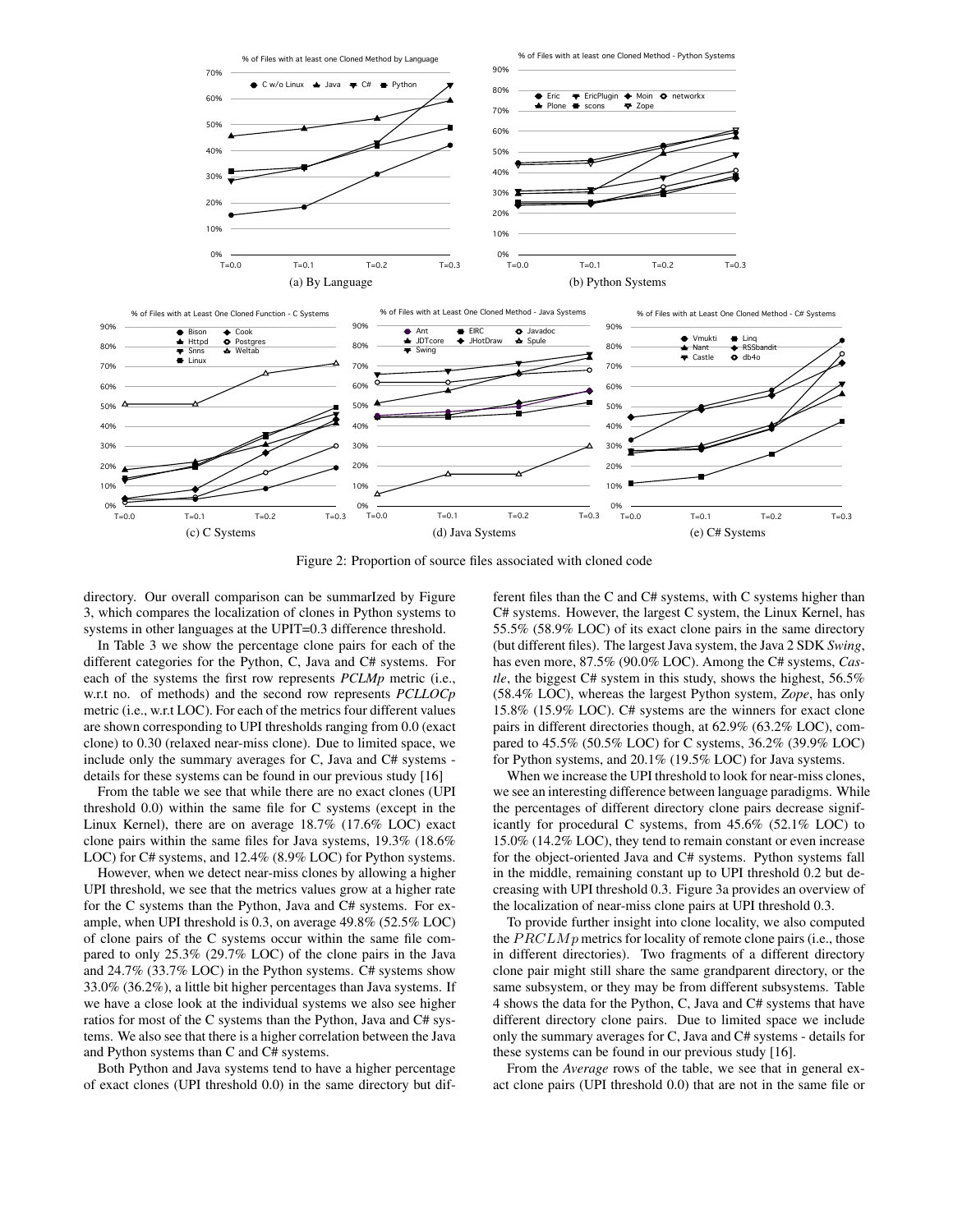Table 3: Percentage localization of clone pairs

| Lang   | System     | <b>Same File and Same Dir</b> |                  |                |      |                 |      |      | <b>Same Dir but Different Files</b> |      | <b>Different Dirs</b> |      |      |                 |  |
|--------|------------|-------------------------------|------------------|----------------|------|-----------------|------|------|-------------------------------------|------|-----------------------|------|------|-----------------|--|
|        | Name       | <b>UPIT</b>                   | 0.0              | 0.10           | 0.20 | 0.30            | 0.0  | 0.10 | 0.20                                | 0.30 | 0.0                   | 0.10 | 0.20 | 0.30            |  |
|        | Avg. w/o   | Meth                          | 0.0              | 24.6           | 44.7 | 49.8            | 37.7 | 46.3 | 35.7                                | 35.2 | 45.6                  | 29.1 | 19.6 | 15.0            |  |
|        | Linux      | <b>LOC</b>                    | 0.0              | 35.2           | 48.3 | 52.5            | 31.2 | 41.5 | 34.0                                | 33.4 | 52.1                  | 23.3 | 17.7 | 14.2            |  |
| C      | Linux      | Meth                          | 0.1              | 2.7            | 12.2 | 22.5            | 55.5 | 53.3 | 41.2                                | 33.5 | 44.4                  | 44.1 | 46.6 | 44.0            |  |
|        |            | <b>LOC</b>                    | 0.3              | 8.6            | 20.2 | 28.0            | 58.9 | 52.5 | 40.0                                | 34.7 | 40.8                  | 39.0 | 39.8 | 37.2            |  |
| Java   | Average    | Meth                          | 18.7             | 18.4           | 20.1 | 25.3            | 61.2 | 60.7 | 59.4                                | 54.5 | 20.1                  | 20.1 | 20.5 | 20.4            |  |
|        |            | <b>LOC</b>                    | 17.6             | 19.2           | 24.5 | 29.7            | 62.4 | 60.5 | 55.1                                | 50.4 | 19.5                  | 20.4 | 20.1 | 20.0            |  |
| C#     | Average    | Meth                          | 19.3             | 20.8           | 28.3 | 33.0            | 24.0 | 23.3 | 19.5                                | 14.5 | 56.7                  | 55.9 | 52.3 | 52.4            |  |
|        |            | <b>LOC</b>                    | 18.6             | 22.8           | 31.8 | 36.2            | 24.4 | 22.6 | 18.5                                | 15.3 | 57.0                  | 54.7 | 49.9 | 48.5            |  |
|        | EricPlugin | Meth                          | 20.5             | 20.5           | 22.6 | 26.6            | 67.5 | 67.1 | $\overline{53.5}$                   | 47.7 | 12                    | 12.4 | 23.9 | 25.7            |  |
|        |            | <b>LOC</b>                    | 9.2              | 9.6            | 26.5 | 30.9            | 74.3 | 72.8 | 39.5                                | 35.7 | 16.5                  | 17.6 | 33.9 | 33.4            |  |
|        | Moin       | Meth                          | 14.5             | 13.7           | 23.1 | 28.5            | 53   | 51.2 | 45.5                                | 41.7 | 32.6                  | 35.1 | 31.4 | 29.8            |  |
|        |            | <b>LOC</b>                    | 6.8              | 6.1            | 15.9 | 24.1            | 63.3 | 55.2 | 51.4                                | 49.5 | 29.9                  | 38.6 | 32.7 | 26.4            |  |
| Python | networkx   | Meth                          | $\overline{0}$   | $\overline{0}$ | 28   | 29.8            | 76.9 | 77.5 | 58.5                                | 60.3 | 23.1                  | 22.5 | 13.4 | 9.9             |  |
|        |            | <b>LOC</b>                    | $\Omega$         | $\Omega$       | 48.6 | 46.4            | 56.9 | 58.6 | 35.9                                | 42.9 | 43.1                  | 41.4 | 15.6 | 10.8            |  |
|        | Plone      | Meth                          | 38               | 40.4           | 20.6 | $\overline{30}$ | 33.8 | 32.9 | 40.3                                | 37.5 | 28.3                  | 26.8 | 39.1 | 32.5            |  |
|        |            | <b>LOC</b>                    | 34.9             | 47.9           | 36.8 | 50.8            | 38.8 | 32.6 | 34.3                                | 29.1 | 26.3                  | 19.5 | 29   | 20.1            |  |
|        | scons      | Meth                          | 9.2              | 9.9            | 19.5 | 29.7            | 59.2 | 59   | 54.6                                | 45.7 | 31.6                  | 31.1 | 25.9 | 24.6            |  |
|        |            | <b>LOC</b>                    | 8                | 12.9           | 37.2 | 48.6            | 57   | 55.5 | 42.1                                | 34.3 | 35.1                  | 31.7 | 20.8 | 17.1            |  |
|        | Zope       | Meth                          | $\overline{3.1}$ | 3.3            | 4.3  | 12.9            | 15.7 | 15.8 | 13.4                                | 12.1 | 81.2                  | 80.9 | 82.2 | $\overline{75}$ |  |
|        |            | <b>LOC</b>                    | 2.8              | 4.7            | 9.3  | 19.7            | 15.9 | 15.9 | 13.2                                | 12.1 | 81.3                  | 79.4 | 77.5 | 68.2            |  |
|        | Avg.       | Meth                          | 12.4             | 12.7           | 17.4 | 24.7            | 51.4 | 51.0 | 45.8                                | 41.4 | 36.2                  | 36.3 | 36.8 | 33.9            |  |
|        |            | <b>LOC</b>                    | 8.9              | 11.7           | 25.5 | 33.7            | 51.1 | 48.4 | 37.7                                | 34.7 | 39.9                  | 39.9 | 36.9 | 31.6            |  |

Table 4: Percentage localization of remote clone pairs

| $\overline{\text{Lang}}$ | System     |             | <b>Same Grandparent</b> |      |                   |                   |      | <b>Same Subsystem</b> |                   |      | <b>Different Subsystem</b> |      |                   |      |
|--------------------------|------------|-------------|-------------------------|------|-------------------|-------------------|------|-----------------------|-------------------|------|----------------------------|------|-------------------|------|
|                          | Name       | <b>UPIT</b> | 0.0                     | 0.10 | 0.20              | 0.30              | 0.0  | 0.10                  | 0.20              | 0.30 | 0.0                        | 0.10 | 0.20              | 0.30 |
|                          | Avg. $w/o$ | Method      | 44.2                    | 49.8 | $\overline{53.4}$ | $\overline{53.8}$ | 30.7 | 24.4                  | $\overline{20.3}$ | 17.9 | 25.1                       | 25.7 | $\overline{26.2}$ | 28.3 |
| $\mathbf C$              | Linux      | <b>LOC</b>  | 39.6                    | 52.3 | 50.9              | 57.7              | 35.3 | 21.2                  | 22.4              | 14.6 | 25.0                       | 26.5 | 26.7              | 27.6 |
|                          | Linux      | Meth        | 31.1                    | 31.1 | 36.9              | 35.7              | 64.2 | 64.4                  | 59.2              | 59.4 | 4.7                        | 4.5  | 3.9               | 4.9  |
|                          |            | <b>LOC</b>  | 30.7                    | 33.2 | 41.0              | 40.9              | 65.7 | 62.8                  | 55.0              | 54.5 | 3.5                        | 4.0  | 4.0               | 4.6  |
| Java                     | Average    | Meth        | 38.1                    | 38.1 | 37.1              | 31.6              | 41.7 | 41.9                  | 40.8              | 42.6 | 20.2                       | 20.0 | 22.1              | 25.8 |
|                          |            | LOC         | 35.5                    | 34.9 | 34.6              | 29.7              | 42.4 | 44.3                  | 42.2              | 43.6 | 22.1                       | 20.8 | 23.2              | 26.7 |
| C#                       | Average    | Meth        | $\overline{36.6}$       | 36.5 | 40.0              | 38.1              | 48.7 | 48.7                  | 48.3              | 38.8 | 14.7                       | 14.8 | 11.7              | 23.1 |
|                          |            | <b>LOC</b>  | 38.5                    | 38.4 | 40.8              | 37.3              | 47.2 | 47.2                  | 48.0              | 39.2 | 14.3                       | 14.4 | 11.3              | 23.5 |
|                          | EricPlugin | Meth        | 53.3                    | 53.2 | 66.9              | 55.5              | 15.6 | 14.9                  | 5.5               | 5.5  | 31.1                       | 31.9 | 27.6              | 39.0 |
|                          |            | <b>LOC</b>  | 56.1                    | 56.8 | 64.3              | 50.4              | 4.0  | 3.6                   | 0.8               | 0.8  | 39.9                       | 39.6 | 34.9              | 48.8 |
|                          | Moin       | Meth        | 22.2                    | 19.6 | 18.0              | 20.4              | 76.5 | 79.3                  | 81.1              | 79.0 | 1.3                        | 1.1  | 0.9               | 0.6  |
|                          |            | <b>LOC</b>  | 21.3                    | 13.8 | 12.0              | 13.3              | 78.1 | 85.9                  | 87.8              | 86.5 | 0.5                        | 0.3  | 0.2               | 0.2  |
| Python                   | networkx   | Meth        | 55.6                    | 55.6 | 45.5              | 41.7              | 44.4 | 44.4                  | 36.4              | 33.3 | 0.0                        | 0.0  | 18.2              | 25.0 |
|                          |            | <b>LOC</b>  | 90.2                    | 90.2 | 60.9              | 56.9              | 9.8  | 9.8                   | 6.6               | 6.2  | 0.0                        | 0.0  | 32.5              | 37.0 |
|                          | Plone      | Meth        | 14.2                    | 14.7 | 3.6               | 4.6               | 85.8 | 85.3                  | 96.4              | 95.4 | 0.0                        | 0.0  | 0.0               | 0.0  |
|                          |            | <b>LOC</b>  | 16.6                    | 19.6 | 6.2               | 7.9               | 83.4 | 80.4                  | 93.8              | 92.1 | 0.0                        | 0.0  | 0.0               | 0.0  |
|                          | scons      | Meth        | 16.0                    | 16.0 | 16.3              | 17.2              | 73.0 | 73.0                  | 71.2              | 64.2 | 11.0                       | 11.0 | 12.5              | 18.7 |
|                          |            | <b>LOC</b>  | 23.9                    | 23.9 | 23.9              | 27.2              | 66.1 | 66.1                  | 63.1              | 58.0 | 10.1                       | 10.1 | 13.1              | 14.8 |
|                          | Zope       | Meth        | 11.6                    | 11.5 | 9.3               | 13                | 84.1 | 84                    | 87.4              | 84.3 | 4.4                        | 4.4  | 3.3               | 2.7  |
|                          |            | <b>LOC</b>  | 9.3                     | 9.4  | 8.2               | 11.6              | 72.9 | 73.5                  | 80.2              | 79.6 | 17.8                       | 17.2 | 11.6              | 8.8  |
|                          | Avg.       | Meth        | 34.7                    | 34.3 | 32.9              | 32.2              | 58.5 | 58.8                  | 58.2              | 55.5 | 6.8                        | 6.9  | 8.9               | 12.3 |
|                          |            | <b>LOC</b>  | 41.1                    | 40.4 | 35.6              | 34.8              | 49.1 | 50.0                  | 51.2              | 49.6 | 9.8                        | 9.6  | 13.2              | 15.7 |

directory tend to have the same grandparents or subsystems. For example, 36.6% (38.5% LOC) of different directory exact clone pairs of C# systems have the same grandparents, while only 14.7% (14.3% LOC) are under different subsystems. Python, C and Java tend to have similar percentages to C#.

When we increase the UPI threshold to detect near-miss clones, we see that for Python, C and C# systems, the percent of same grandparent clone pairs tends to remain constant or even increase, while Java systems decrease (from 37% to 31%). Percentages of clone pairs for the other two metrics (same subsystem and different subsystems) also tend to remain constant for Python, C and C# systems, but increase for Java systems. Figure 3b provides an overview of the localization of remote near-miss clone pairs at UPI threshold 0.3. Once again these metrics show that in terms of cloning, Python systems are not very different from traditional systems.

# 3.5 Summary

In this experiment we have explored the question of whether the cloning properties of scripting languages, as represented by Python, differ from those observed for systems written in the more traditional languages C, Java and C#. In light of the higher level operations available in Python, we might have expected fewer clones, and conversely, in light of the rapid development style of Python programming, perhaps more. For the systems we have studied, Python turns out to be right in the middle, and similar in every cloning respect to other languages, and particularly to Java. In overall cloning level, clone associated files, cloning density and both near and far clone localization, we observed that the properties of Python systems are very similar to those implemented in other languages.

# 3.6 Threats to Validity

The main threat to the conclusions of this study is the lack of a sound definition of code clones. While one can precisely define exact clones, there is no widely accepted definition for near-miss clones. In this study we have used a dissimilarity threshold on standard pretty-printed code as a measure of near-miss clones, intended to model the copy/paste/edit cycle used by programmers. Another threat is the question of whether our open source systems are typical of their languages. We have handled this issue by choosing a